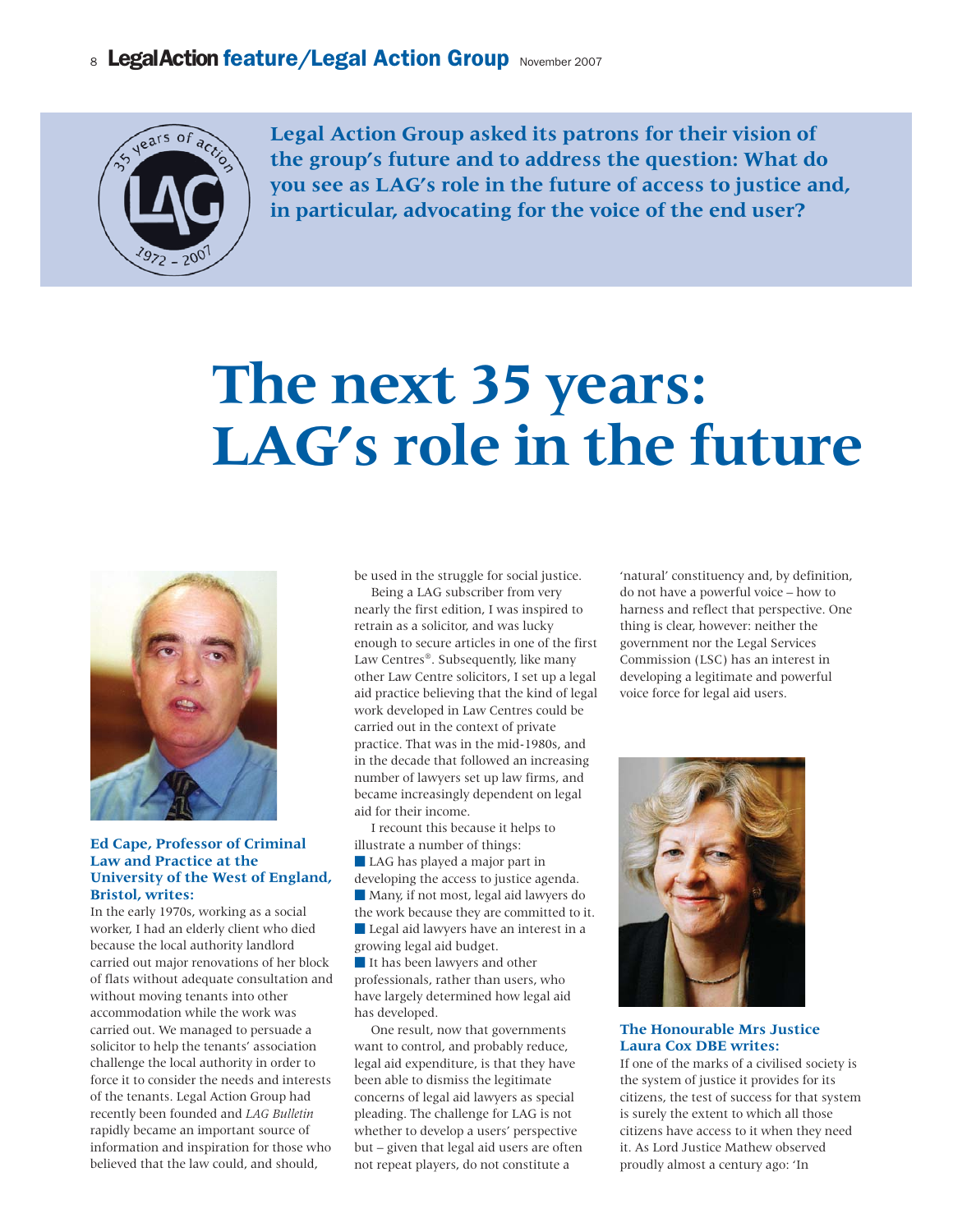## November 2007 Legal Action feature/Legal Action Group 9

England, justice is open to all, like the Ritz.' In this more sophisticated age, however, we recognise that in practice it is not; or at least that positive steps must be taken to ensure that there is real equality and fairness for all in the justice process.

In recent years, much judicial time has been spent informing and training all members of the judiciary to be aware of the diverse backgrounds and needs of the people who appear in front of them, and to ensure the fair treatment of all those in the courtroom. Others, meanwhile, have been concentrating their efforts on ensuring that all those who need it can have access to legal advice and can enter the courtroom in the first place. Access to justice, in this sense, has been at the heart of LAG's excellent work throughout the 35 years of its existence. It will doubtless continue to be so for the next 35 years.

But where, given the constraints of time and cost, should LAG best deploy its resources in the future in fulfilling that important role? For me, the really vital work lies in programmes which will enable the social value of publicly funded legal work not only to be recognised but to be embraced, and which will ensure that such work is adequately funded for that purpose.

Lawyers in general – quite apart from Shakespeare's desire to kill us all off – have a bad press. As a student of labour law in the 1970s, Professor Lord Wedderburn QC's observation in *The worker and the law* that 'Workers want nothing more of the law than that it should leave them alone', seemed to me to encapsulate the public perception that lawyers, courts and the law were bad things, and to be avoided at all costs. Yet, when people lose their job or house, or are the victims of discrimination, the need for a legal remedy, and to know how to secure it, enables those who obtain such a remedy through legal assistance and representation to see lawyers in a new light. Improvements in legal literacy among our citizens are therefore also a vital goal. Every schoolchild should know something of the civil and criminal law, the court system, and of their own legal rights and responsibilities as citizens. The school is also where a proper understanding of human rights laws and of the concepts which underpin them must begin. I can think of no organisation which is better placed to strive for these goals than the Legal Action Group, of which I am proud to be a patron.



**Baroness Helena Kennedy QC writes:**

LAG came into being at exactly the same time as I began practising at the Bar. It was such an exciting initiative – a campaign organisation which would press for better access to the law and a more equitable legal system. Basing its work on research, scholarship and evidence, it has, over all these years, kept its promise. It has remained at the forefront of legal change, commanding huge respect among policy-makers and lawyers alike. LAG, you have aged beautifully, acquiring gravitas and a wealth of experience while remaining quick, bright and at the top of your game. We are all indebted to you. Congratulations!



#### **Lord Andrew Phillips and a founder member of LAG writes:**

Given that the creation of the legal aid scheme was one of the great achievements of the post-war Atlee government, it is hard to stomach its step by step decline over the last decade particularly. We now have to face fixed fees, a further bureaucratic shake up and the prospect, if Part 5 of the Legal Services Bill goes through (the Lords have so far put a

spoke in that wheel), of law firms becoming capitalist entities, owned by shareholders who may well be wholly uninterested in justice.

All this is taking place against a backdrop of the base commercialisation of lawyering and a general decline in the 'rough with the smooth' tradition which prevailed when I started in a country solicitors' office. As against that, there is a steady revival of pro bono work, and the Law Society may be girding its loins more effectively than of late to defend legal aid (the appointment of Richard Miller [former director of the Legal Aid Practitioners Group to the post of legal aid manager at the Law Society] is encouraging that hope).

So, LAG still has plenty to do! Given the self-defeating volume and complexity of new law, its traditional educational function is more necessary than ever, extending to legislators and the media. The law, after all, now invades every corner of life, and the inability to access legal services is doubly damaging because in Whitehall it will be assumed that, the latest law having hit the statute book, the problem it addresses has been ipso facto resolved.

As for LAG's promotion of a debate concerning advocacy for the voice of the end-users of legal services, it could potentially undermine the disgraceful habit of ministers who hold up a tiny number of legal aid 'fat cats' as typical. If every proposal for improvement of legal aid is dismissed as self-serving because lawyers advocate it, let the public speak. If poor clients shout, perhaps they will be believed; though I would not bank on it!

The problem is how to harness their experience and voice in a way that is practical and unarguable. I would also be cautious about creating another bureaucratic mini-monster, and wary of motor-mouths grabbing the megaphone.

Comparisons with the health sector seem off beam because everyone uses the NHS regularly. By contrast, only a minority use legal aid, and then only very occasionally, and usually in circumstances where they are ill equipped to judge the quality of the service that they receive. That, I may say, is sometimes true of the LSC's inspectors who can be good at the paper chase but miss the real issues. But LAG has a great record of shrewd, pragmatic work, and I wish it every success in its membership drive and its campaigning for equal justice.